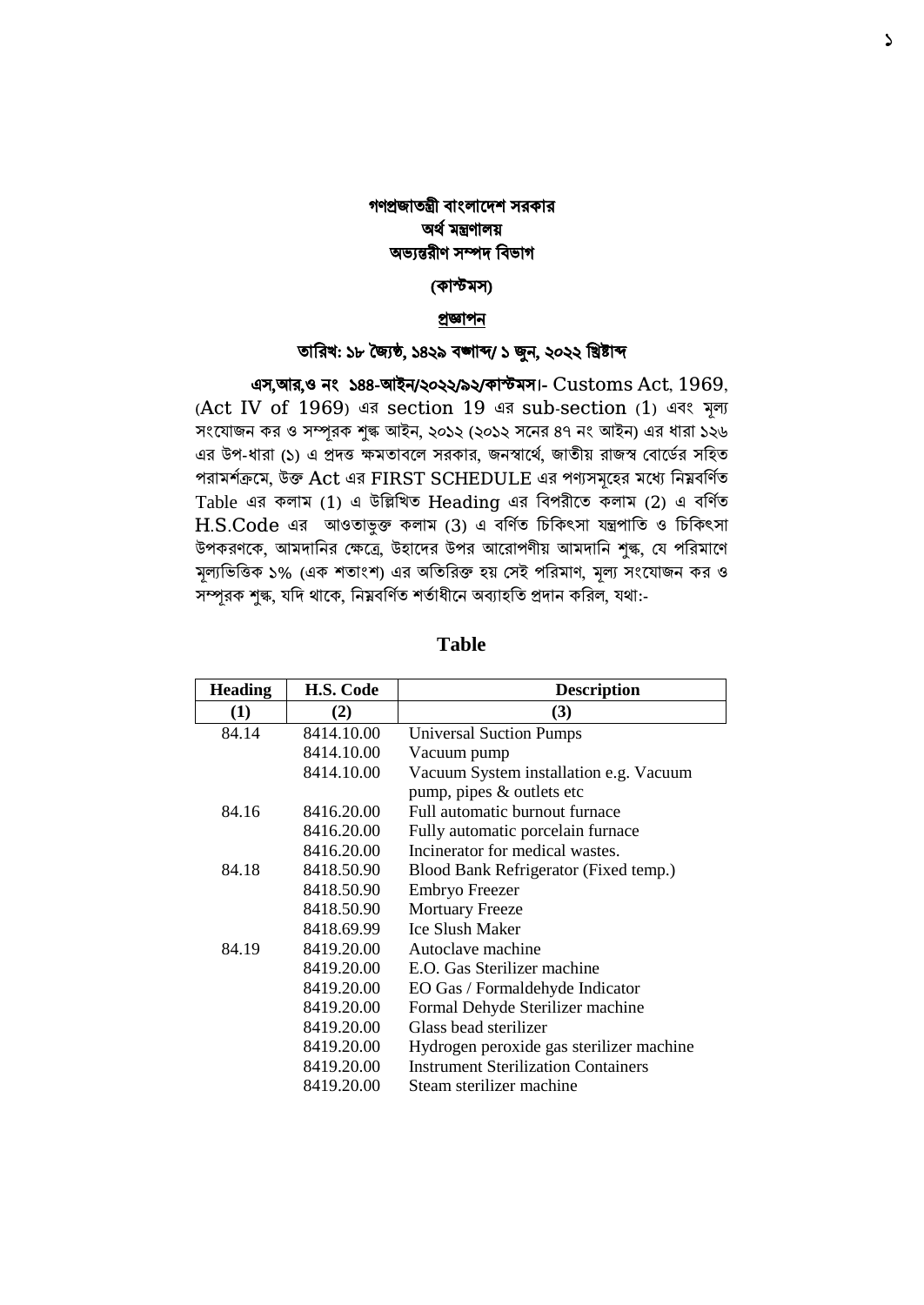| <b>Heading</b> | H.S. Code                | <b>Description</b>                                                                  |  |  |
|----------------|--------------------------|-------------------------------------------------------------------------------------|--|--|
| (1)            | (2)                      | (3)                                                                                 |  |  |
|                | 8419.39.00               | X-ray drier machine                                                                 |  |  |
| 84.21          | 8421.21.93               | <b>Distilled Water Plant</b>                                                        |  |  |
|                | 8421.21.93               | R.O Machine                                                                         |  |  |
|                | 8421.39.99               | Circulating Air Bacterial Filter System                                             |  |  |
| 84.41          | 8443.32.10               | Printer for U.S.G/Echocardiography                                                  |  |  |
| 85.28          | 8528.42.00               | Holter monitor; Portable monitor; Cardiac                                           |  |  |
|                | 8528.59.00               | screen; Slave fluro and slave monitor; Bed                                          |  |  |
|                |                          | side monitor; Cardiac monitor for operation                                         |  |  |
|                |                          | theatre; Slave cardiac monitor; Cardiac                                             |  |  |
|                |                          | Invesive/Non-invesive<br>monitors-<br>with                                          |  |  |
|                |                          | modules; Central cardiac monitor system;                                            |  |  |
|                |                          | Several types of monitors specialized for                                           |  |  |
|                |                          | display and offline<br>real time<br>display;                                        |  |  |
|                |                          | Cardiac output monitor                                                              |  |  |
| 85.37          | 8537.10.20               | <b>Operation Theater Control Panel</b>                                              |  |  |
| 85.39<br>90.02 | 8539.22.00<br>9002.19.00 | UV lamps<br>3 & 4 mirror lenses                                                     |  |  |
|                | 9002.19.00               | Gonioscopy Lens                                                                     |  |  |
|                | 9002.19.00               | <b>Laser</b> lenses                                                                 |  |  |
|                | 9002.19.00               | VOLK lenses, and fundus fluorescien                                                 |  |  |
|                |                          | angiography (FFA) before laser treatment.                                           |  |  |
| 90.06          | 9006.30.00               | Camera (for medical or surgical purpose)                                            |  |  |
|                | 9006.30.00               | CCD Camera for cardiac surgery                                                      |  |  |
|                | 9006.30.00               | Fundus Cameras for colour fundus                                                    |  |  |
|                |                          | photography                                                                         |  |  |
| 90.11          | 9011.80.00               | <b>High resolution Operating Microscopes</b>                                        |  |  |
|                | 9011.80.00               | Microscope                                                                          |  |  |
| 90.12          | 9012.10.00               | <b>Fluorescent Microscope</b>                                                       |  |  |
| 90.13          | 9013.20.00               | <b>Coherent Endolaser Machine</b>                                                   |  |  |
|                | 9013.20.00               | <b>Laser Machines</b>                                                               |  |  |
|                | 9013.20.00               | YAG Laser System for Urological                                                     |  |  |
|                |                          | Procedures                                                                          |  |  |
| 90.18          | 9018.11.00               | <b>ECG</b> machine                                                                  |  |  |
|                | 9018.12.00               | Color Doppler USG for echocardiography                                              |  |  |
|                | 9018.12.00               | Color droppler machine                                                              |  |  |
|                | 9018.12.00               | Dexa scan for BMD (Bone mineral density)<br>Digital 4D colour Doppler ultrasonogram |  |  |
|                | 9018.12.00<br>9018.12.00 | Digital black and white USG - high end                                              |  |  |
|                | 9018.12.00               | <b>USG</b> machine                                                                  |  |  |
|                | 9018.13.00               | MRI-1.5T whole body TIM (Total                                                      |  |  |
|                |                          | Imaging Matrix).                                                                    |  |  |
|                | 9018.19.10               | Patient monitor                                                                     |  |  |
|                | 9018.19.90               | Acrobat Suv Vacuum Stabilizer, X-pose &                                             |  |  |
|                |                          | <b>Access Devices</b>                                                               |  |  |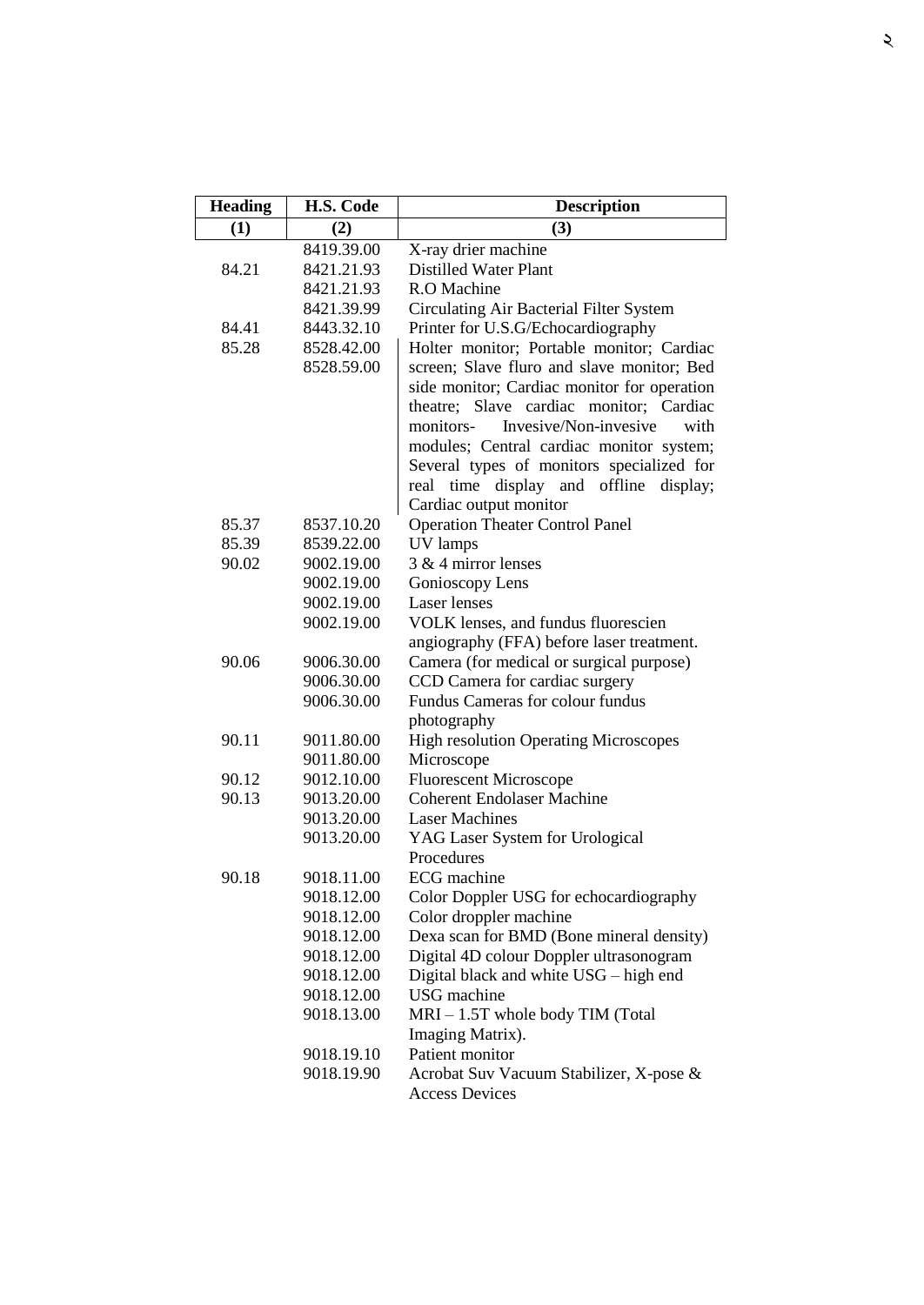| <b>Heading</b> | H.S. Code  | <b>Description</b>                         |
|----------------|------------|--------------------------------------------|
| (1)            | (2)        | (3)                                        |
|                | 9018.19.90 | <b>ACT</b> machine                         |
|                | 9018.19.90 | <b>Adult Cystoscope Set</b>                |
|                | 9018.19.90 | Anesthesia machine with Ventilator and     |
|                |            | monitor                                    |
|                | 9018.19.90 | <b>Adult Optical Urethrotome Set</b>       |
|                | 9018.19.90 | <b>Adult Resectoscope Set</b>              |
|                | 9018.19.90 | Angiography machine with DSA System        |
|                | 9018.19.90 | Angiojet machine                           |
|                | 9018.19.90 | <b>Auto Film Processor</b>                 |
|                | 9018.19.90 | <b>B</b> Scan                              |
|                | 9018.19.90 | <b>Block System for Electrophysiology</b>  |
|                | 9018.19.90 | Blood culture machine                      |
|                | 9018.19.90 | Bronchoscopy set                           |
|                | 9018.19.90 | Cardiac Review Station for Angiography     |
|                | 9018.19.90 | Coronary flow meter (TTFM)                 |
|                | 9018.19.90 | <b>Coronary Sinus Pacing Systems</b>       |
|                | 9018.19.90 | CTG machine                                |
|                | 9018.19.90 | <b>DCA</b>                                 |
|                | 9018.19.90 | Dosimeter & Survey meter                   |
|                | 9018.19.90 | $DSA - (Digital subtraction angiography)$  |
|                | 9018.19.90 | E.T.T. machine with or without B.P         |
|                |            | machine (Automatic)                        |
|                | 9018.19.90 | Easylyte plus                              |
|                | 9018.19.90 | Easylyte Plus (Na/K/C1)                    |
|                | 9018.19.90 | ELISA Automated Microplate washer          |
|                | 9018.19.90 | Endoscopic equipment including             |
|                |            | laparoscope, hysteroscope and resectoscope |
|                |            | and their accessories                      |
|                | 9018.19.90 | Endovision UROCAM SL, color system         |
|                |            | <b>PAL</b>                                 |
|                | 9018.19.90 | <b>Fetal Doppler Machine</b>               |
|                | 9018.19.90 | Fetal monitor                              |
|                | 9018.19.90 | Fiberoptic Bronchoscope Biopsy             |
|                | 9018.19.90 | Flexible Uretero-Fiberscope                |
|                | 9018.19.90 | Herpendens stardiometer                    |
|                | 9018.19.90 | High Frequency Centrifugal Casting         |
|                |            | Machine                                    |
|                | 9018.19.90 | Humaclot                                   |
|                | 9018.19.90 | Lab ratator                                |
|                | 9018.19.90 | Lab Rotator                                |
|                | 9018.19.90 | Laminar flow system                        |
|                | 9018.19.90 | LEEP excision machine for treatment of     |
|                |            | cancer                                     |
|                |            |                                            |
|                | 9018.19.90 | MAC Lab for Haemodynamic Study             |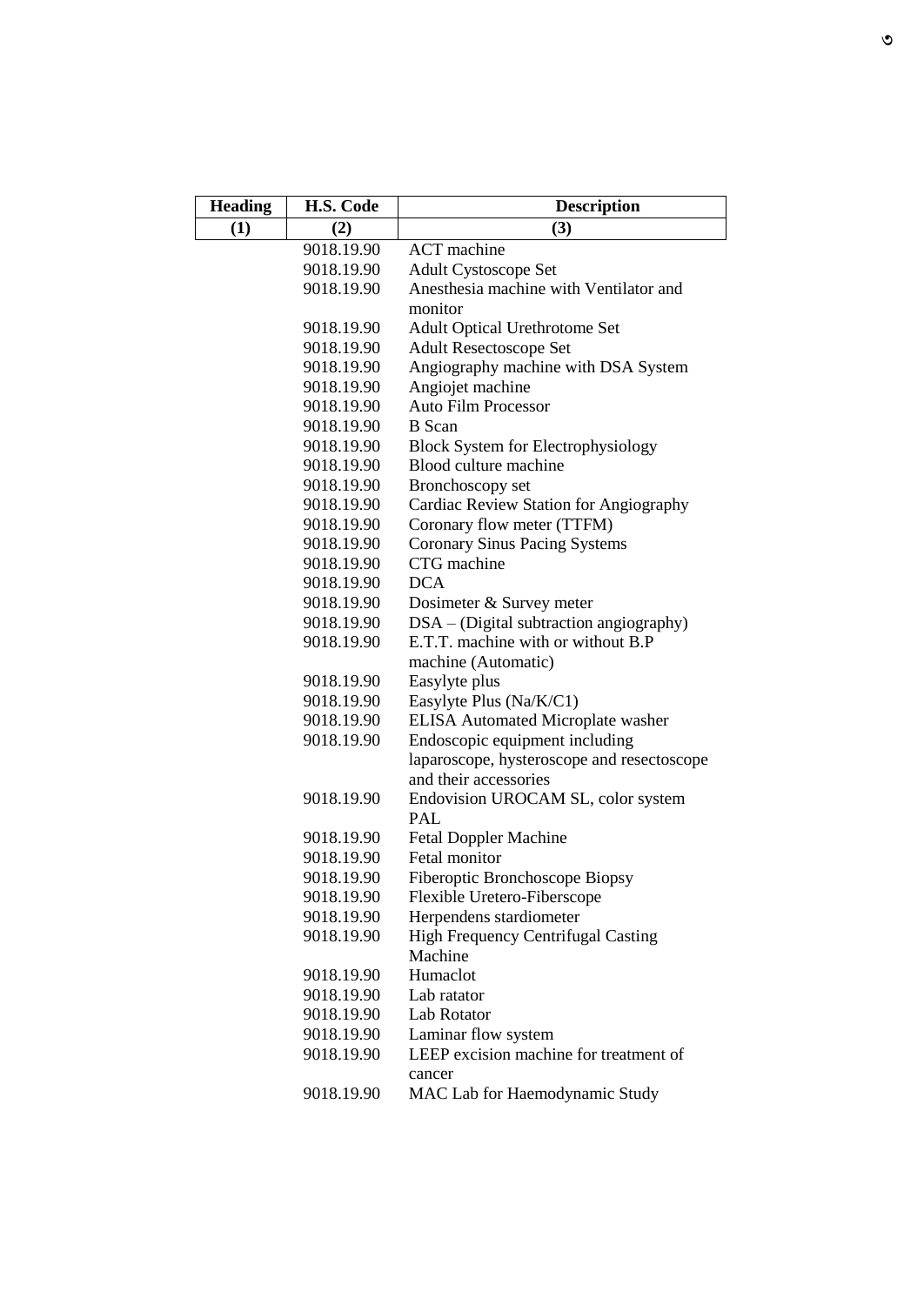| <b>Heading</b> | H.S. Code  | <b>Description</b>                           |  |  |  |
|----------------|------------|----------------------------------------------|--|--|--|
| (1)            | (2)        | (3)                                          |  |  |  |
|                | 9018.19.90 | Modules for Cardiac Monitors e.g. ECG,       |  |  |  |
|                |            | SPO2, Temp., NIBP, IBP, ETCO2, CO            |  |  |  |
|                | 9018.19.90 | Nasoendoscope and light source               |  |  |  |
|                | 9018.19.90 | Neonate Cystoscope-Urethroscope set          |  |  |  |
|                | 9018.19.90 | Patient monitoring machine and oxymeters     |  |  |  |
|                | 9018.19.90 | Pediatric Cystoscope Set                     |  |  |  |
|                | 9018.19.90 | Pediatric Esophagoscope                      |  |  |  |
|                | 9018.19.90 | Pediatric Optical Urethrotome Set            |  |  |  |
|                | 9018.19.90 | Pediatric Resectoscope Set                   |  |  |  |
|                | 9018.19.90 | Pressure Monitoring (PM) Lines               |  |  |  |
|                | 9018.19.90 | <b>Rotablator Machine</b>                    |  |  |  |
|                | 9018.19.90 | Scrub Station 3 Bay-OT Scrub                 |  |  |  |
|                | 9018.19.90 | <b>Transducer Set</b>                        |  |  |  |
|                | 9018.19.90 | Uretero-Renoscope                            |  |  |  |
|                | 9018.19.90 | Ureteroscope                                 |  |  |  |
|                | 9018.19.90 | Water bath                                   |  |  |  |
|                | 9018.39.90 | Cannulas                                     |  |  |  |
|                | 9018.49.00 | Full automatic Electric Dental Unit (Chair,  |  |  |  |
|                |            | Doctor and assistant stool, Air turbine,     |  |  |  |
|                |            | Micro motor, High suction, Saliva ejector, 3 |  |  |  |
|                |            | -way syringe etc.)                           |  |  |  |
|                | 9018.49.00 | Light cure machine                           |  |  |  |
|                | 9018.49.00 | Ultrasonic diathermy                         |  |  |  |
|                | 9018.49.00 | Ultrasonic Scalar                            |  |  |  |
|                | 9018.50.00 | A Scan                                       |  |  |  |
|                | 9018.50.00 | All instruments & equipments for glaucoma    |  |  |  |
|                |            | surgery.                                     |  |  |  |
|                | 9018.50.00 | Applanation tonometers                       |  |  |  |
|                | 9018.50.00 | <b>Baby</b> incubators                       |  |  |  |
|                | 9018.50.00 | Biothesiometer                               |  |  |  |
|                | 9018.50.00 | Biplane Cath-Lab                             |  |  |  |
|                | 9018.50.00 | CARTO electro magnetic mapping system        |  |  |  |
|                | 9018.50.00 | Ceiling mounted Operation Microscope         |  |  |  |
|                | 9018.50.00 | Combilyzer                                   |  |  |  |
|                | 9018.50.00 | Cryo cautery machine                         |  |  |  |
|                | 9018.50.00 | Cryo instruments for inoperable glaucoma     |  |  |  |
|                |            | cases.                                       |  |  |  |
|                | 9018.50.00 | Cryocan                                      |  |  |  |
|                | 9018.50.00 | Cryopreservation Unit for Homo graft         |  |  |  |
|                | 9018.50.00 | Direct Ophthalmoscopes                       |  |  |  |
|                | 9018.50.00 | <b>Indirect Ophthalmoscopes</b>              |  |  |  |
|                | 9018.50.00 | Instruments & equipments for VR surgery.     |  |  |  |
|                | 9018.50.00 | <b>Instruments for Enucleation and</b>       |  |  |  |
|                |            | Evisceration with prosthesis.                |  |  |  |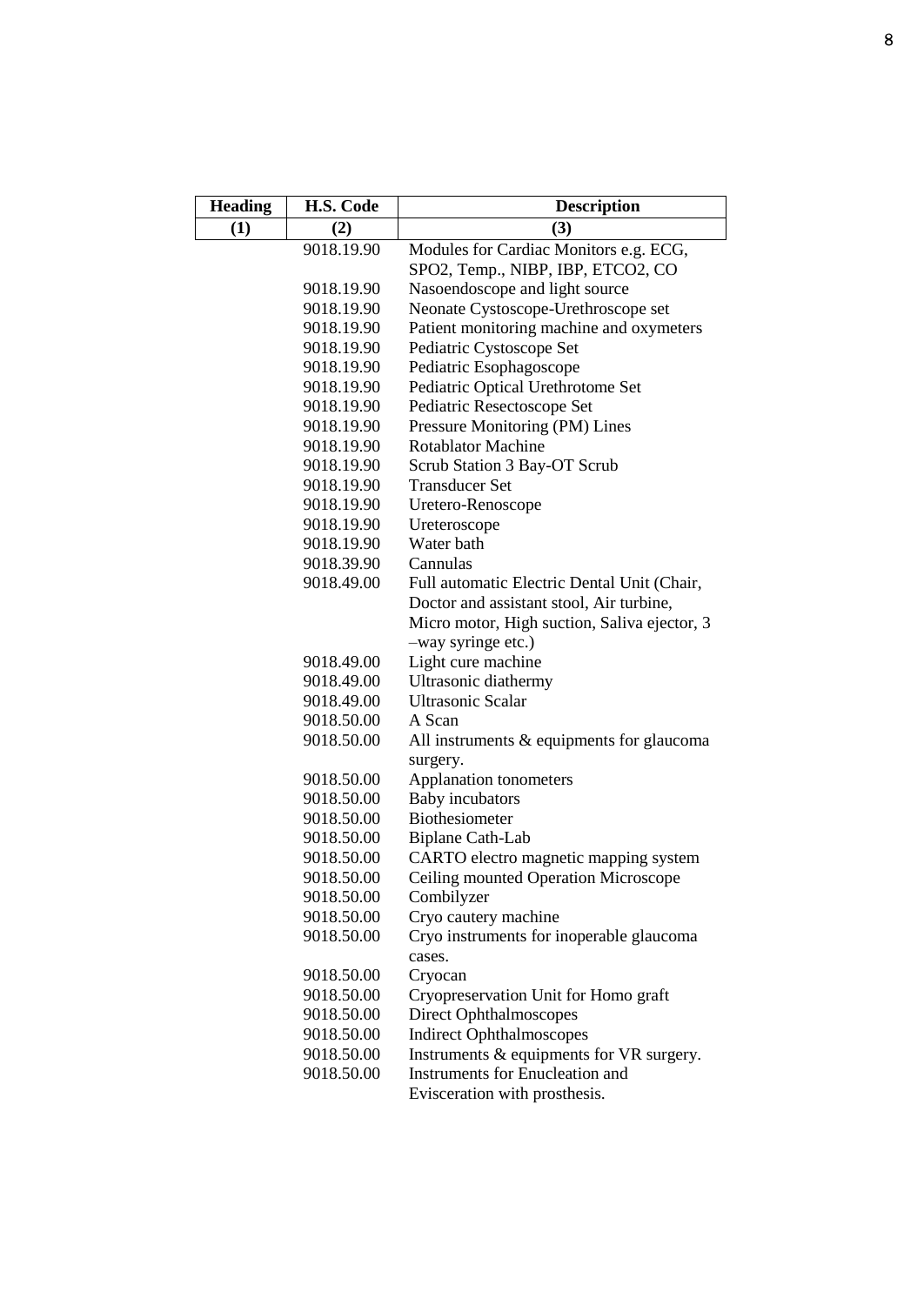| <b>Heading</b> | H.S. Code  | <b>Description</b>                                                          |  |  |  |
|----------------|------------|-----------------------------------------------------------------------------|--|--|--|
| (1)            | (2)        | (3)                                                                         |  |  |  |
|                | 9018.50.00 | Instruments of Lids surgery                                                 |  |  |  |
|                | 9018.50.00 | Instruments of DCR operation                                                |  |  |  |
|                | 9018.50.00 | Instruments of squint surgery                                               |  |  |  |
|                | 9018.50.00 | Keratometry                                                                 |  |  |  |
|                | 9018.50.00 | Keratoplasty instruments                                                    |  |  |  |
|                | 9018.50.00 | Lensometer                                                                  |  |  |  |
|                | 9018.50.00 | Opthalmometer                                                               |  |  |  |
|                | 9018.50.00 | Phaco Machine                                                               |  |  |  |
|                | 9018.50.00 | Specular Microscope for corneal endothelial                                 |  |  |  |
|                |            | cells count,                                                                |  |  |  |
|                | 9018.50.00 | Visual field analyzers                                                      |  |  |  |
|                | 9018.50.00 | Vitrectomy Machine                                                          |  |  |  |
|                | 9018.90.20 | Dialysis machine with or without Dialyzer<br>with or without blood line     |  |  |  |
|                | 9018.90.20 | Baby warmer machine                                                         |  |  |  |
|                | 9018.90.10 | Suction Apparatus- wall<br>mounted/Floor<br>mounted                         |  |  |  |
|                | 9018.90.10 | Thoracic Suction Pump Low Suction unit                                      |  |  |  |
|                | 9018.90.90 | <b>CABG</b> Supplementary Set                                               |  |  |  |
|                | 9018.90.90 | Cardio Thoracic Lung & Rib Set                                              |  |  |  |
|                | 9018.90.90 | Cardio-Thoracic Cardiotomy Set                                              |  |  |  |
|                | 9018.90.90 | CO2 - Incubator with 121° Decontamination<br>and 3 door.                    |  |  |  |
|                | 9018.90.90 | Coronary Vacuum stabilizer                                                  |  |  |  |
|                | 9018.90.90 | Defibrillator machine with Defibrillator                                    |  |  |  |
|                |            | patch                                                                       |  |  |  |
|                | 9018.90.90 | Defibrillator with external & Internal paddle                               |  |  |  |
|                | 9018.90.90 | Defibrillator with monitor                                                  |  |  |  |
|                | 9018.90.90 | Dietrich Coronary Artery Kit Set                                            |  |  |  |
|                | 9018.90.90 | <b>ECMO</b> machine                                                         |  |  |  |
|                | 9018.90.90 | Endometrial thermal ablation equipment                                      |  |  |  |
|                | 9018.90.90 | <b>Equipments for Central Medical Gas Pipe</b><br>Line(MPL) & Vacuum system |  |  |  |
|                | 9018.90.90 | Fibrillator machine                                                         |  |  |  |
|                | 9018.90.90 | High speed Drill machine                                                    |  |  |  |
|                | 9018.90.90 | Hyper / Hypothermia unit                                                    |  |  |  |
|                | 9018.90.90 | Infusion pump                                                               |  |  |  |
|                | 9018.90.90 | Injector                                                                    |  |  |  |
|                | 9018.90.90 | Intra aortic baloon pump (IABP)                                             |  |  |  |
|                | 9018.90.90 | Loupes surgical                                                             |  |  |  |
|                | 9018.90.90 | LVAD, RVA 1D, BIVAD                                                         |  |  |  |
|                | 9018.90.90 | Medical oxygen installation system e.g.                                     |  |  |  |
|                |            | Manifold room equipments, Copper pipes,                                     |  |  |  |
|                |            | ZSU, outlet etc                                                             |  |  |  |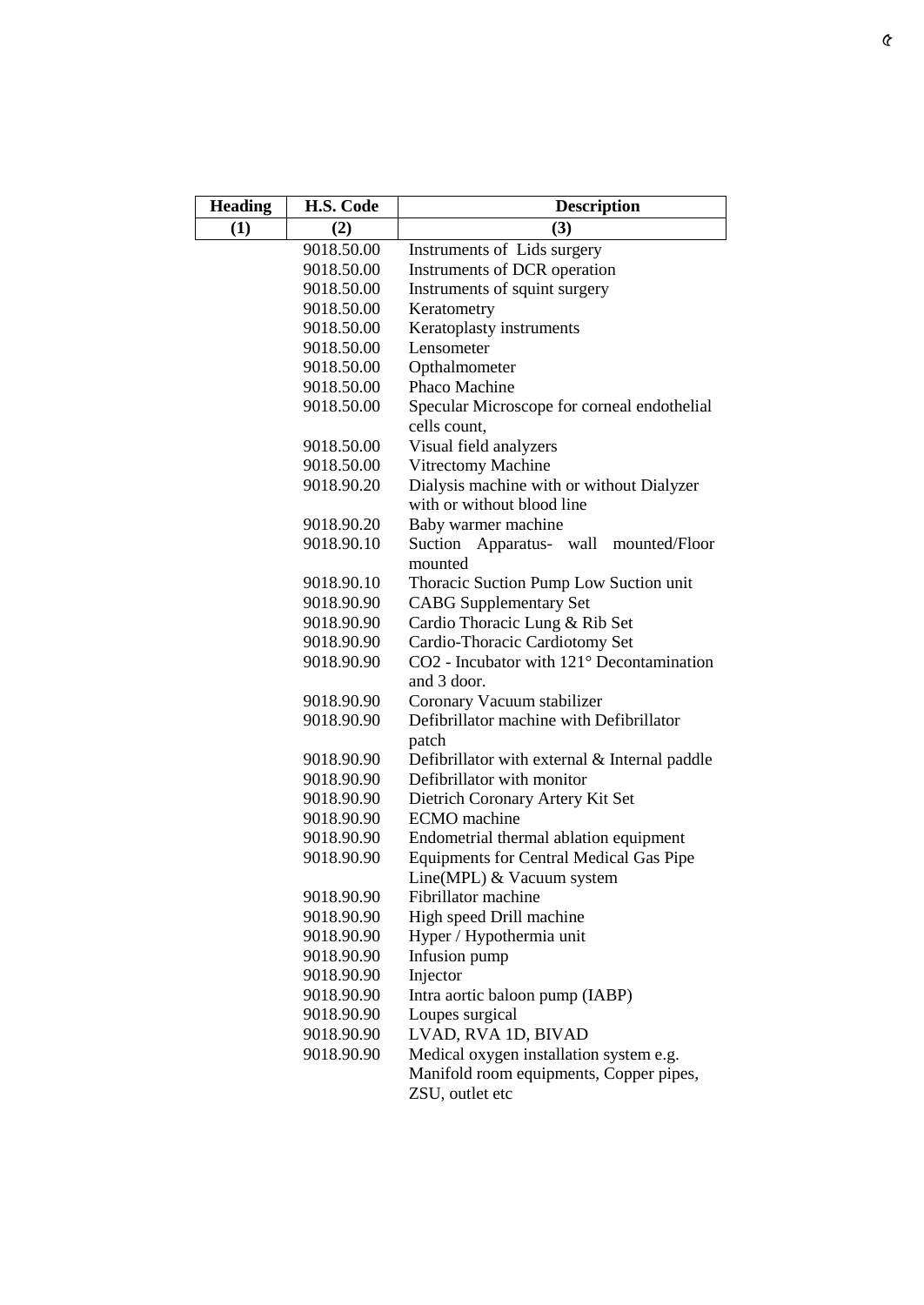| <b>Heading</b> | H.S. Code  | <b>Description</b>                                      |  |  |  |  |
|----------------|------------|---------------------------------------------------------|--|--|--|--|
| (1)            | (2)        | (3)                                                     |  |  |  |  |
|                | 9018.90.90 | Medical Trunking System for ICU                         |  |  |  |  |
|                | 9018.90.90 | Micro controller based Electro Surgical                 |  |  |  |  |
|                |            | Generator for all General Surgical                      |  |  |  |  |
|                |            | procedures                                              |  |  |  |  |
|                | 9018.90.90 | Model trimmer                                           |  |  |  |  |
|                | 9018.90.90 | Nitrous Oxide systems installation e.g.                 |  |  |  |  |
|                |            | Manifold room equipments, Copper pipes,                 |  |  |  |  |
|                | 9018.90.90 | ZSU, outlet etc<br>Ovum Aspiration set with Kraft pump  |  |  |  |  |
|                | 9018.90.90 | PCNL set                                                |  |  |  |  |
|                | 9018.90.90 | Pressure Infusor                                        |  |  |  |  |
|                | 9018.90.90 | PSA (O2 Manufacturing Plant)                            |  |  |  |  |
|                | 9018.90.90 | Scrub station machine                                   |  |  |  |  |
|                | 9018.90.90 | Set of metal sucker & connectors                        |  |  |  |  |
|                | 9018.90.90 | Spirometer                                              |  |  |  |  |
|                | 9018.90.90 | Stylet                                                  |  |  |  |  |
|                | 9018.90.90 | Surveyors                                               |  |  |  |  |
|                | 9018.90.90 | System for Signal avereged E.C.G                        |  |  |  |  |
|                | 9018.90.90 | System for transtelephonic E.C.G                        |  |  |  |  |
|                | 9018.90.90 | <b>TMLR</b> machine                                     |  |  |  |  |
|                | 9018.90.90 | Vacuum stabilizer for beating heart                     |  |  |  |  |
|                | 9018.90.90 | Vascular set & clamps                                   |  |  |  |  |
| 90.19          | 9019.10.10 | Electrophysiology measurement and tracing               |  |  |  |  |
|                | 9019.10.10 | Linear Accelerator for therapy                          |  |  |  |  |
|                | 9019.10.10 | Pneumatic Lithotripsy                                   |  |  |  |  |
|                | 9019.10.10 | Programmable Stimulator                                 |  |  |  |  |
|                | 9019.20.10 | Amboobag (Adult & padiatric) with or                    |  |  |  |  |
|                |            | without set                                             |  |  |  |  |
|                | 9019.20.10 | Anesthesia machine and oxygen therapy                   |  |  |  |  |
|                |            | machines                                                |  |  |  |  |
|                | 9019.20.10 | <b>Heart Lung Machine</b>                               |  |  |  |  |
|                | 9019.20.10 | Online oxyset meter                                     |  |  |  |  |
|                | 9019.20.10 | Oxygen delivery system                                  |  |  |  |  |
|                | 9019.20.10 | Oxymeter machine                                        |  |  |  |  |
|                | 9019.20.10 | TPM Lead.                                               |  |  |  |  |
|                | 9019.20.10 | Ventilator / Artificial respirator                      |  |  |  |  |
|                | 9019.20.90 | <b>ICU</b> Ventilator                                   |  |  |  |  |
|                | 9019.20.90 | <b>IVUS</b> system                                      |  |  |  |  |
|                | 9019.20.90 | Vaporizer for volatile Anesthetics                      |  |  |  |  |
| 90.20          | 9020.00.00 | <b>Breathing Circuits</b>                               |  |  |  |  |
| 90.21          | 9021.50.00 | <b>External Sequential Chamber Pacemaker</b><br>$(A-V)$ |  |  |  |  |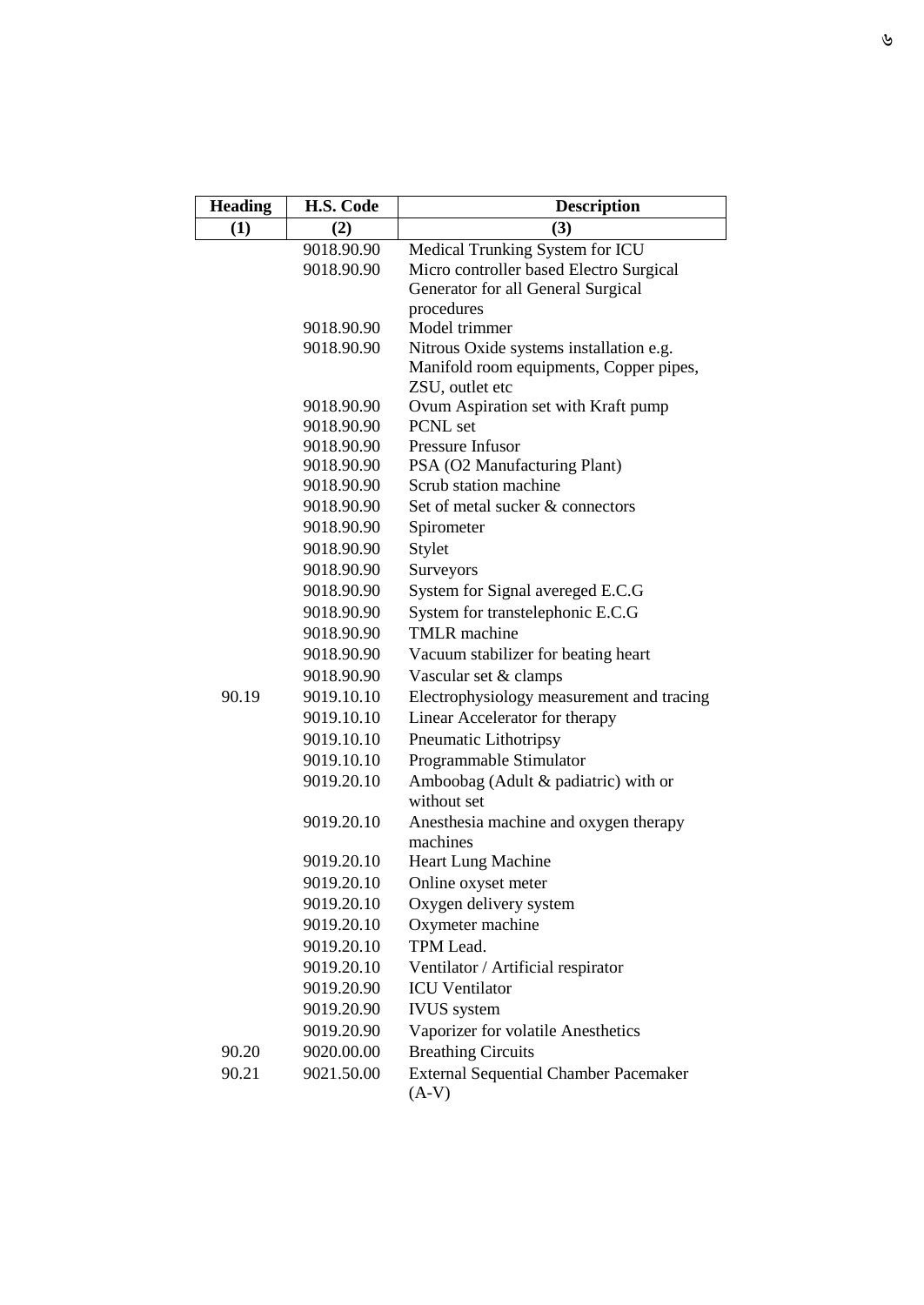| <b>Heading</b> | H.S. Code  | <b>Description</b>                        |  |  |  |
|----------------|------------|-------------------------------------------|--|--|--|
| (1)            | (2)        | (3)                                       |  |  |  |
|                | 9021.50.00 | Pacemaker and AICD Lead extraction        |  |  |  |
|                |            | apparatus (Byrod sheath, Metallic sheath, |  |  |  |
|                |            | Long sheath, Amplatz snare)               |  |  |  |
| 90.22          | 9022.12.00 | Spiral CT scan machine                    |  |  |  |
|                | 9022.12.00 | Electron beam CT.                         |  |  |  |
|                | 9022.12.00 | Mammography with stereotactic biopsy      |  |  |  |
|                | 9022.13.00 | OPG (Dental X-ray)                        |  |  |  |
|                | 9022.14.00 | C-Arm machine                             |  |  |  |
|                | 9022.14.00 | Digital - 1000 mA - Fluoroscopy           |  |  |  |
|                | 9022.14.00 | Digital X-ray Radiology.                  |  |  |  |
|                | 9022.14.00 | Mobile X-ray machines                     |  |  |  |
|                | 9022.14.00 | Orthopentomogram X-Ray machine            |  |  |  |
|                | 9022.21.00 | Gamma Camera with facilities for nuclear  |  |  |  |
|                |            | imaging.                                  |  |  |  |
|                | 9022.21.00 | SPECT / Gamma Camera                      |  |  |  |
| 90.27          | 9027.89.00 | <b>Automatic Hematology Analyzer</b>      |  |  |  |
|                | 9027.89.00 | Bio Impedance Body Analyzer               |  |  |  |
|                | 9027.89.00 | Biolyte 2000 (Na/K/C1)                    |  |  |  |
|                | 9027.89.00 | Blood cell saver                          |  |  |  |
|                | 9027.89.00 | Blood Gas analyzer & Electrolyte analyzer |  |  |  |
|                | 9027.89.00 | Cardiac Enzyme Analyzer                   |  |  |  |
|                | 9027.89.00 | Cool Tip Flow machine                     |  |  |  |
|                | 9027.89.00 | <b>ELISA</b> reader                       |  |  |  |
|                | 9027.89.00 | Haemo dialyser                            |  |  |  |
|                | 9027.89.00 | Haemo filter                              |  |  |  |
|                | 9027.89.00 | Humalyzer                                 |  |  |  |
|                | 9027.89.00 | Immuno Analyzer (Immulite)                |  |  |  |
|                | 9027.89.00 | Rib Spreader                              |  |  |  |
| 90.30          | 9030.33.00 | Capnometer wit                            |  |  |  |
|                | 9030.39.00 | Capnometer wit                            |  |  |  |
| 94.02          | 9402.90.90 | Modern Operating table preferably with    |  |  |  |
|                |            | electronic maneuverability                |  |  |  |
|                | 9402.90.90 | <b>Operation Table Manual/Electrical</b>  |  |  |  |
| 94.05          | 9405.19.00 | Spotlight (Portable) with halogen bulb    |  |  |  |
|                | 9405.49.90 | Ceiling mounted operating theater light   |  |  |  |
|                | 9405.49.90 | Emergency mobile light on stands          |  |  |  |
|                | 9405.49.90 | <b>Operating Light</b>                    |  |  |  |
|                | 9405.49.90 | OT Light and ICCTV facility               |  |  |  |
|                | 9405.49.90 | Fiber Optic Head Light and Lamp           |  |  |  |
|                | 9405.49.90 | Halogen light source with cable           |  |  |  |
|                | 9405.49.90 | Light source and cable.                   |  |  |  |
|                | 9405.49.90 | XENON/Halogen light source with cable     |  |  |  |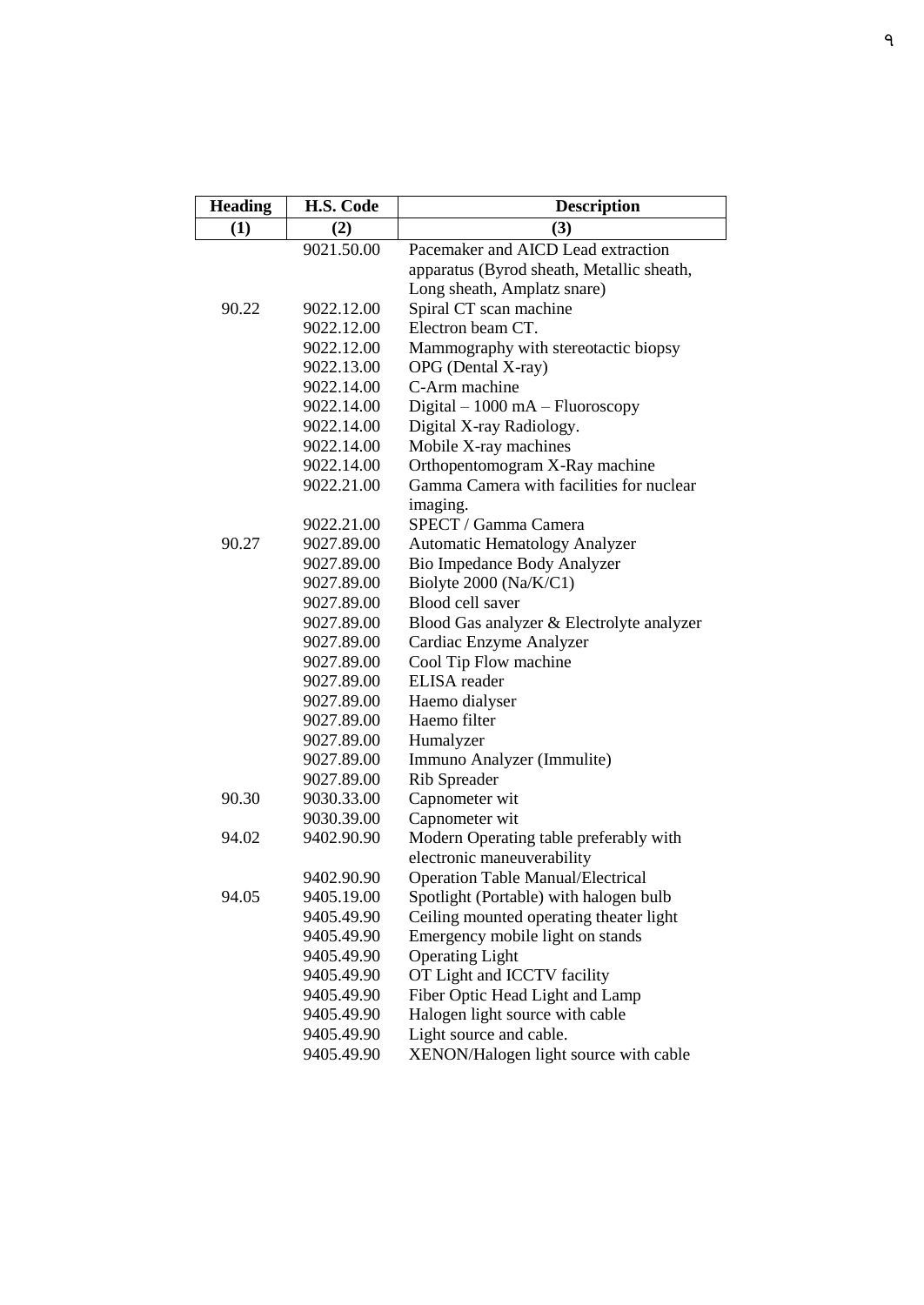### শতাতবনি

- (১) আমদানিকারক প্রতিষ্ঠানকে রেফারাল হাসপাতাল হিসাবে তালিকাভুক্ত হইতে হইবে।
- (২) শতথ (১) এর অধীন তাবলকাভুবক্তর জন্য আমোবনকারক প্রবতষ্ঠানদক 'পরিশিষ্ট-ক' অনুযায়ী জাতীয় রাজস্ব বোর্ডে, অতঃপর বোর্ড বলিয়া উল্লিখিত, আবেদন করিতে হইবে।
- (৩) শর্ত (২) এর অধীন আবেদন পত্রের সহিত স্বাস্থ্য অধিদপ্তরের মহাপরিচালক কর্তৃক 'পরিশিষ্ট-খ' অনুযায়ী স্বাক্ষরিত একটি প্রত্যয়নপত্র দাখিল করিতে িইদব।
- (৪) শর্ত (২) অনুযায়ী দাখিলকৃত আবেদনপত্র এবং সংযুক্ত দলিলাদি বোর্ড যাচাই-বাছাইপূৰ্বক 'পরিশিষ্ট-গ' অনুযায়ী আবেদনকারী প্রতিষ্ঠানকে রেফারাল িাসপাতাল বিসাদব তাবলকাভুক্ত কবরয়া প্রতযয়নপে প্রোন কবরদব, অর্বা তালিকাভুক্ত না করা হইলে বোর্ড উক্ত হাসপাতাল কর্তৃপক্ষকে রেফারাল হাসপাতাল হিসাবে গণ্য না করিবার কারণ লিখিতভাবে অবহিত করিবে।
- (৫) বরফারাল িাসপাতাল কর্তকথ বকান বিবকৎসা ন্ত্রপাবত ও বিবকৎসা উপকরণ রেয়াতী হারে আমদানি পরবর্তী ৩ (তিন) মাসের মধ্যে স্থাপন করিতে হইবে এবং এই সকল যন্ত্রপাতি বা উপকরণ কোনক্রমেই কোন হাসপাতাল বা কোন ব্যক্তি বা প্রতিষ্ঠানের নিকট বিক্রয় বা অন্য কোনভাবে হস্তান্তর করা যাইবে না।
- (৬) পণ্য ছাদের তাবরখ িইদত ৬ (ছয়) মাদসর মদে 'পবরবশষ্ট-ঙ' এর অধীন গঠিত কবমটি, খালাসকৃত বিবকৎসা ন্ত্রপাবত ও বিবকৎসা উপকরণ র্াসমদয় ও যথাযথভাবে স্থাপনপূর্বক ব্যবহার হইতেছে কিনা উহা পরিদর্শনপূর্বক 'পরিশিষ্ট-ঘ' মোতাবেক একটি প্রত্যয়নপত্র সংশ্লিষ্ট শুল্ক ভবন বা স্টেশনের কবমশনার বরাবর, একটি কবপ সাংবিষ্ট িাসপাতাল বরাবর এবং একটি কবপ জাতীয় রাজস্ব বোর্ডের শঙ্ক নীতি শাখায় প্রেরণ করিবে।
- (৭) শর্ত (৫) এ উল্লিখিত নির্ধারিত সময়ের মধ্যে যদি-
	- (ক) চিকিৎসা যন্ত্রপাতি স্থাপন করা না হয়, অথবা
	- (খ) আমোবনকৃত বিবকৎসা ন্ত্রপাবত ও বিবকৎসা উপকরণ অন্য বকান হাসপাতাল বা কোন ব্যক্তি বা প্রতিষ্ঠানের নিকট বিক্রয় বা হস্তান্তর করা িয়;

তাহা হইলে রেয়াতী সুবিধাপ্রাপ্ত শুল্ক-করাদি সংশ্লিষ্ট রেফারাল হাসপাতাল কর্তৃপক্ষের নিকট হইতে আদায় করা হইবে।

(৮) বরয়াতী সুববধার আওতায়-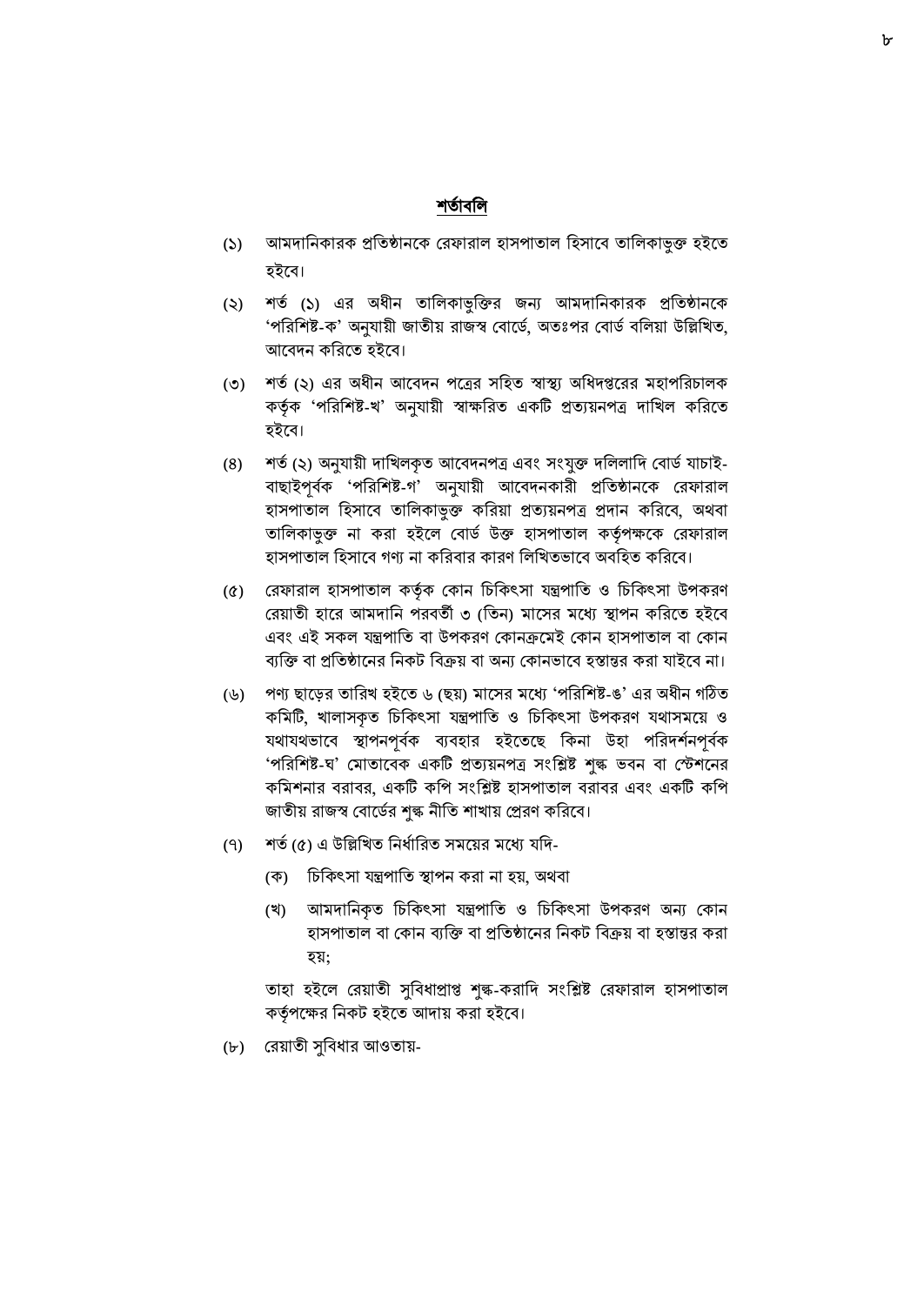- (ক) আমোবনকৃত বিবকৎসা ন্ত্রপাবত ও বিবকৎসা উপকরণ খালাসকাদল রেফারাল হাসপাতাল কর্তৃপক্ষ কর্তৃক 'পরিশিষ্ট-চ' মোতাবেক যথাযথ মূদল্যর নন-জুবডবশয়াল েযাদম্পর উপর একটি ইনদডমবনটি বন্ড সাংবিষ্ট শুল্ক কর্তৃপক্ষের নিকট দাখিল করিতে হইবে;
- (খ) খালাসকৃত পণ্য িালাদনর আমোবন েবললাবের কবপ শুল্ক ভ্বন বা বেশন কর্তকথ পণ্য খালাদসর পর কবমটির আিবায়দকর বনকট বপ্ররণ করিতে হইবে:
- (গ) আমোবনকৃত বিবকৎসা ন্ত্রপাবত ও বিবকৎসা উপকরণ সঠিকভ্াদব সংশ্লিষ্ট হাসপাতালে স্থাপিত হইয়াছে মৰ্মে 'পরিশিষ্ট-ঘ' মোতাবেক এতদুদেদে গঠিত কবমটির প্রবতদবেদনর বভ্বত্তদত ইনদডমবনটি বন্ড ফেরতযোগ্য হইবে।

ব্যাখ্যা।- এই প্রজ্ঞাপনের উদ্দেশ্যপূরণকল্লে ''রেফারাল হাসপাতাল'' অর্থ নিম্নবর্ণিত ব াগ্যতাসম্পন্ন mono disciplinary অর্বা multi disciplinary হাসপাতাল, যথাঃ-

- (ক) Mono disciplinary hospital এর শয্যা সাংখ্যা ন্যযনতম ১০০ (একশত) এবাং Multi disciplinary hospital এর শয্যা সংখ্যা ন্যনতম ১৫০ (একশত পঞ্চাশ) হইতে হইবে;
- (খ) হাসপাতালটি উহার নিজস্ব ভবনে যথাযথ আর্থিক সামর্থ অনুযায়ী পরিচালিত হইতে হইবে;
- (গ) উক্ত িাসপাতাদলর ববভ্াগসমূি সাংবিষ্ট ববষদয় (respective discipline) অন্যযন ২ (দুই) জন স্নাতদকাত্তর বডগ্রীধারী ও সাংবিষ্ট বিষয়ে উচ্চতর প্রশিক্ষণপ্রাপ্ত চিকিৎসক দ্বারা পরিচালিত হইতে হইবে;
- (ঘ) পর্যাপ্ত ও অত্যাধুনিক চিকিৎসা যন্ত্রপাতি ও চিকিৎসা উপকরণ ব্যবহারের সুযোগ থাকিতে হইবে এবং যথাযথ ব্যবস্থা সম্পন্ন হইতে হইবে;
- (ঙ) আন্তর্জাতিক মানসম্পন্ন বিশেষায়িত এবং উন্নত চিকিৎসা সুবিধা প্রদানের যোগ্যতা সম্পন্ন হইতে হইবে ;
- (চ) গবেষণা কার্যক্রম পরিচালনা এবং গবেষণা সংক্রান্ত সুযোগ-সুবিধা সম্পন্ন হইতে হইবে; এবং
- (ছ) বেদশর অন্যান্য বিবকৎসা প্রবতষ্ঠানদক পরামশকথ বসবা প্রোদন সক্ষম হইতে হইবে।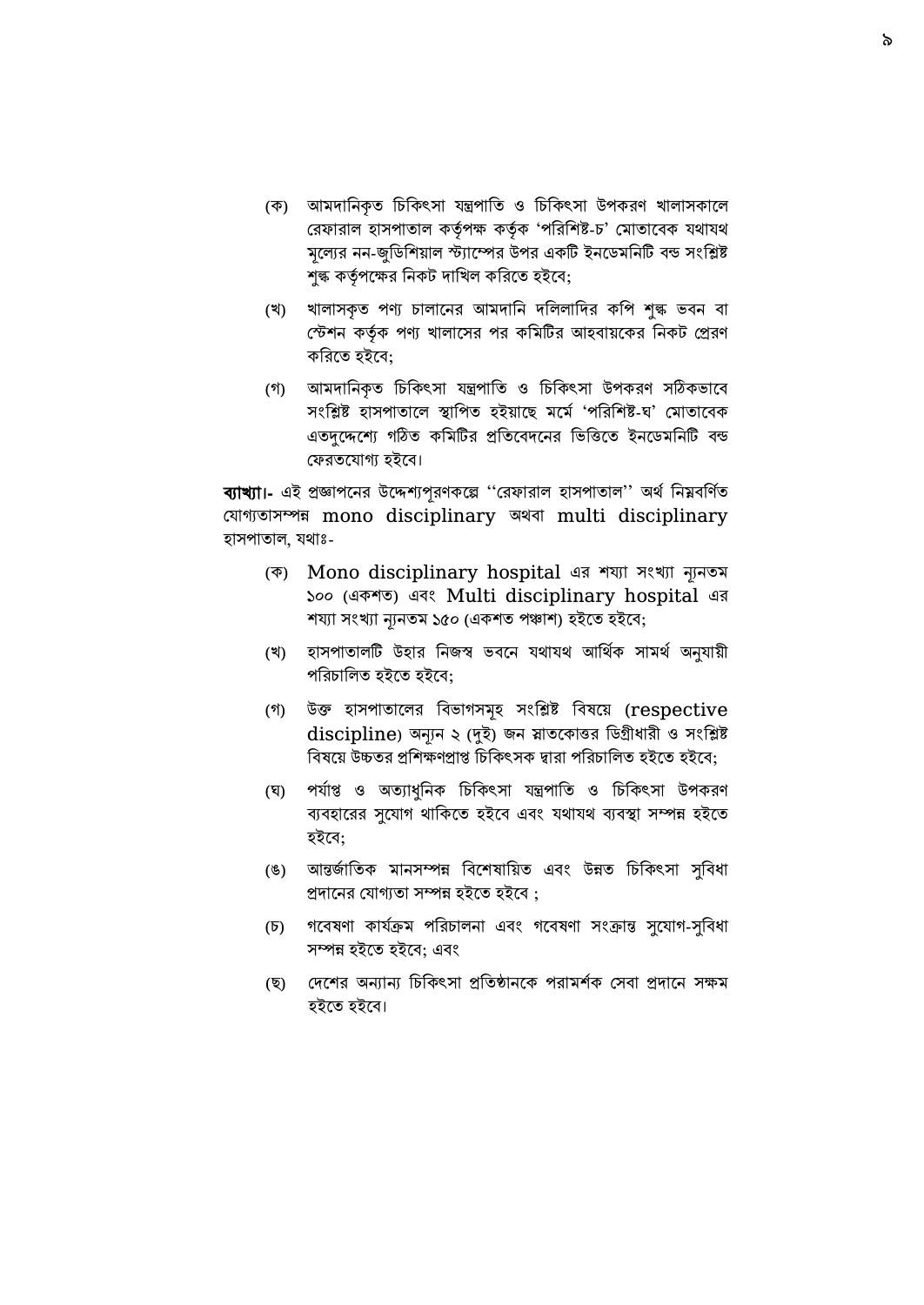২। ১১ জুন, ২০০৯ বিোব্দ বমাতাদবক ২৮ জ্জযষ্ঠ, ১৪১৬ বঙ্গাব্দ তাবরদখর প্রজ্ঞাপন এস,আর,ও নং ১৩৭-আইন/২০০৯/২২৪০/শঙ্ক এতদ্দ্বারা রহিত করা হইল।

৩। এই প্রজ্ঞাপন ৯ জুন, ২০২২ খ্রিস্টাব্দ তারিখে কার্যকর হইবে।

# ''পবরবশষ্ট-ক'' [শত থ(২) দ্রষ্টব্য]

#### (বরফারাল িাসপাতাল বিসাদব তাবলকাভুবক্ত ও প্রতযয়নপদের আদবেন)

বরাবর, সেস্য (শুল্ক),

জাতীয় রাজস্ব বোর্ড, বসগুনবাবগিা, ঢাকা।

বিষয়ঃ রেফারাল হাসপাতাল হিসাবে তালিকাভুক্তকরণ ও প্রত্যয়নপত্র প্রাপ্তির আবেদন।

জনাব,

অভ্যন্তরীণ সম্পদ বিভাগের প্রজ্ঞাপন এস,আর,ও নং ১৪৪-আইন/২০২২/৯২/ কাস্টমস, তারিখ : ১ জুন, ২০২২ খ্রিস্টাব্দ এর আলোকে নিম্নবর্ণিত হাসপাতালটিকে রেফারাল হাসপাতাল হিসেবে তালিকাভুক্তকরণ ও প্রত্যয়নপত্র প্রাপ্তির জন্য প্রয়োজনীয় তথ্যসি আদবেন বপশ কবরলামঃ-

১। হাসপাতালের নাম ও ঠিকানা (টেলিফোন/ফ্যাক্স,ইমেইল, ইত্যাদি নম্বরসহ): .....

২। িাসপাতাল প্রবতষ্ঠার তাবরখ:..................................................

৩। সরকারী অনুমোদন/রেজিষ্টেশন প্রাপ্ত হইলে উহার নম্বর ও তারিখ: ................

৪। হাসপাতালের ধরন (mono disciplinary অথবা multi disciplinary): .......................................................

৫। িাসপাতাদলর বমাট শয্যা সাংখ্যা: .............. ........................................

৬। স্নাতদকাত্তর বডবগ্রধারী বিবকৎসদকর সাংখ্যা: .........................................

৭। হাসপাতালের নিজস্ব জমি ও ভবনের বিবরণ:

- (ক) জবমর পবরমাণ:................................................................
- (খ) ভ্বদনর বমদের আয়তন:.....................................................

(গ) হাসপাতালটি নিজস্ব ভবনে স্থাপিত কিনা: .................................

৮। িাসপাতাদলর আবর্কথ ভ্াদব স্বচ্ছলতার বববরণ:.......................................

- (ক) িাসপাতাদলর আদয়র উৎস:...................................................
- (খ) ববগত ১(এক) বৎসদরর আয়-ব্যদয়র বিসাব:................................

৯। হাসপাতালে ব্যবহৃত চিকিৎসা যন্ত্রপাতি বা চিকিৎসা উপকরণের তালিকা: ......

- ১০। হাসপাতালে বহির্বিভাগে চিকিৎসা সেবা দেয়া হয় কিনা: ............................
- ১১। হাসপাতাল পরিচালনা কমিটি সংক্রান্ত তথ্য, সদস্যবৃন্দের নাম এবং কমিটি কখন, বকভ্াদব গঠিত িইয়াদছ:.........................................................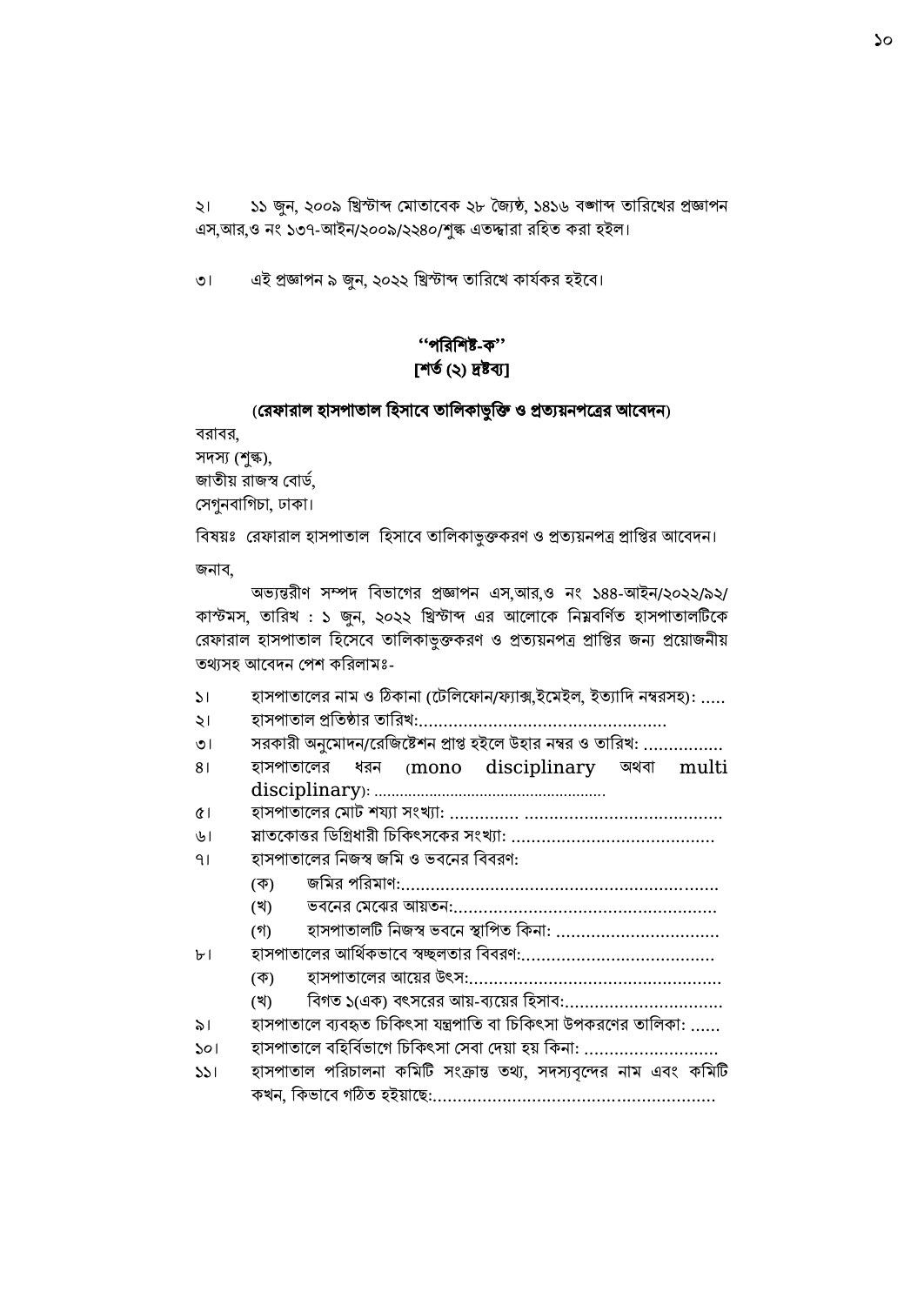১২। মহাপরিচালক, স্বাস্থ্য অধিদপ্তর কর্তৃক স্বাক্ষরিত প্রত্যয়ন পত্র সংযুক্ত করা িইয়াদছ বকনা:...........................................................................

(বিঃদ্রঃ ক্রমিক নং ৩, ৫, ৮, ৯ ও ১১ এর ক্ষেত্রে দালিলিক প্রমাণপত্র আবেদনের সহিত সংযুক্ত করিতে হইবে এবং প্রয়োজনে তথ্যের জন্য পৃথক কাগজ সংযুক্ত করা যাইবে।)

তাবরখঃ আদবেনকারীর নাম (স্বাক্ষর ও সীল)

............................

## ''পবরবশষ্ট-খ'' [শর্ ত(৩)দ্রষ্টব্য] (প্রতযয়নপে)

এই মদমথপ্রতযয়ন করা াইদতদছ ....................................................... (হাসপাতালের নাম ও পূর্ণ ঠিকানা), হাসপাতাল লাইসেন্স নং .................................. তাাং.................... এবাং মূসক বনবন্ধন নাং........................... তাাং .................. স্বাস্থ্য অধিদপ্তর কর্তৃক সংশ্লিষ্ট দলিলাদি পরীক্ষা-নিরীক্ষা এবং সরেজমিনে পরিদর্শন করা িইয়াদছ। প্রবতষ্ঠানটি এস,আর,ও নং ১৪৪-আইন/২০২২/৯২/কাস্টমস, তাবরখ : ১ জুন, ২০২২ **খ্রিস্টাব্দ** এর শর্ত (৩) এ বর্ণিত যোগ্যতাসম্পন্ন বিধায় প্রতিষ্ঠানটিকে রেফারাল হাসপাতাল হিসাবে তালিকাভুক্তির জন্য সুপারিশ করা হইলঃ

তাবরখঃ স্বাক্ষর

নাম-মহাপরিচালক স্বাস্থ্য অবধেপ্তর বটবলদফানঃ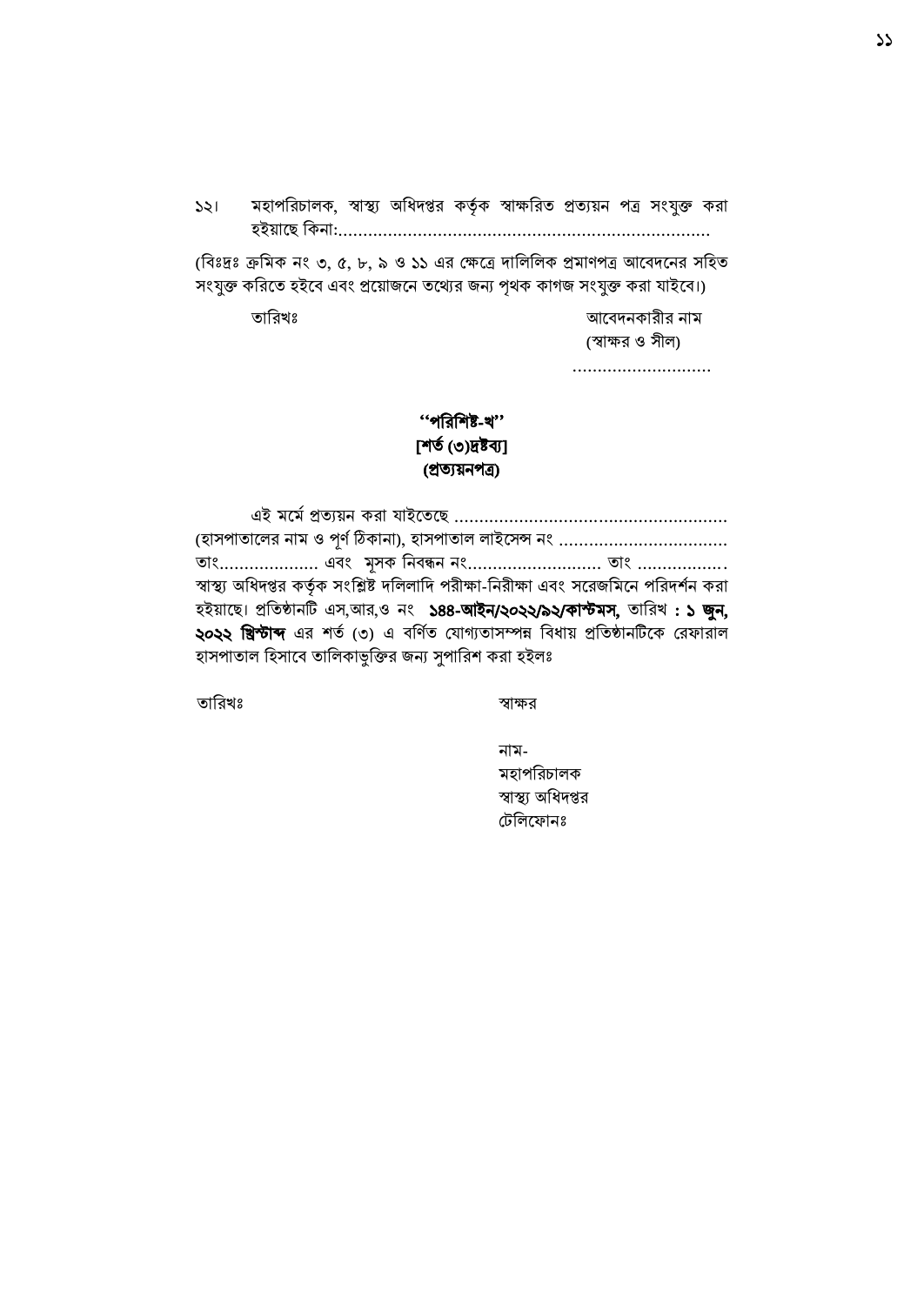## ''পবরবশষ্ট-গ''

[শৰ্ত (8) দ্রষ্টব্য]

## (তালিকাভুক্তির প্রত্যয়নপত্র)

গণপ্রজাতন্ত্রী বাংলাদেশ সরকার যাতীয় রাযস্ব ববার্ত ঢাকা

এই মর্মে প্রত্যয়ন করা যাইতেছে যে, অভ্যন্তরীণ সম্পদ বিভাগের প্রজ্ঞাপন এস,আর,ও নং ১৪৪-আইন/২০২২/৯২/কাস্টমস, তারিখ : ১ জুন, ২০২২ খ্রিস্টাব্দ এর শর্ত (২) এর অধীন প্রাপ্ত আবেদন এবং মহা-পরিচালক, স্বাস্থ্য অধিদপ্তরের সুপারিশ বিবেচনা কবরয়া জাতীয় রাজস্ব ববাড,থ ........................ ...................... (িাসপাতাদলর নাম ও পূর্ণ ঠিকানা) কে রেফারাল হাসপাতাল হিসাবে তালিকাভুক্ত করিল।

উল্লিখিত হাসপাতালের তালিকাভুক্তি নম্বরঃ .................. তারিখঃ ...........।

তারিখঃ ..........................

সেস্য (কাস্টমস) জাতীয় রাজস্ব বোর্ড।

# ''পবরবশষ্ট-ঘ'' [শত থ(৬) ও (৮)(গ) দ্রষ্টব্য] (কবমটির প্রবতদবেন)

|                     |  |  |  | আমি/আমরা নিম্নস্বাক্ষরকারীগণ সরেজমিন তদন্তের ভিত্তিতে এই মর্মে প্রত্যয়ন |  |
|---------------------|--|--|--|--------------------------------------------------------------------------|--|
|                     |  |  |  | করিতেছি যে, আমদানিকারক মেসার্স  (হাসপাতালের নাম ও পূর্ণ                  |  |
|                     |  |  |  | ঠিকানা) মূসক নিবন্ধন নং রেফারাল হাসপাতাল হিসেবে তালিকাভুক্তি             |  |
|                     |  |  |  |                                                                          |  |
|                     |  |  |  | আমদানিকৃত এবং  শৃঙ্ক ভবন/স্টেশন এর বিল অব এন্ট্রি নং                     |  |
|                     |  |  |  | তারিখ  এর মাধ্যমে খালাসকৃত চিকিৎসা যন্ত্রপাতি ও চিকিৎসা                  |  |
|                     |  |  |  | উপকরণ ঠিকানায় অবস্থিত  হাসপাতালে যথাযথভাবে                              |  |
| স্থাপন করা হইয়াছে। |  |  |  |                                                                          |  |

তাবরখঃ

স্বাক্ষর নাম-পেবী ও োপ্তবরক ঠিকানা- টেলিফোন নং-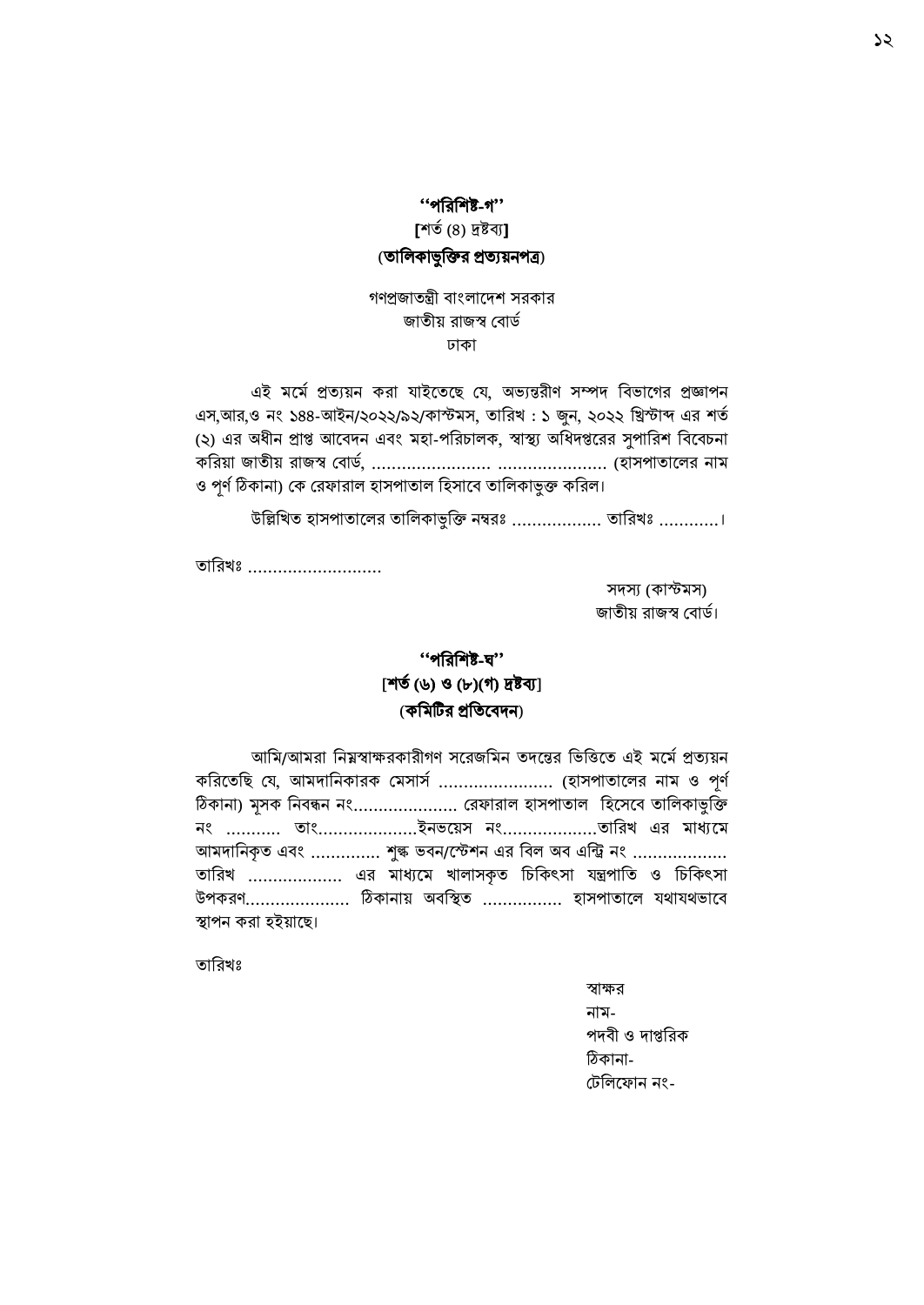## পবরবশষ্ট-ঙ [শত থ(৬) দ্রষ্টব্য]

#### কবমটির গঠন

কমিটির গঠন।- কমিটি নিম্নবর্ণিত সদস্য সমন্বয়ে গঠিত হইবে, যথাঃ-

- (ক) আদবেনকারী িাসপাতাল বনয়ন্ত্রনকারী কােমস এক্সাইজ ও ভ্যাট কমিশনারেটের অতিরিক্ত কমিশনার অথবা যুগ্ম কমিশনার, যিনি উহার আহবায়কও হইবেন:
- (খ) স্বাস্থ্য অধিদপ্তরের মহাপরিচালক কর্তৃক মনোনীত একজন চিকিৎসক প্রতিনিধি, যিনি উহার সদস্য হইবেন:

তবে শর্ত থাকে যে, ঢাকা উত্তর সিটি কর্পোরেশন ও ঢাকা দক্ষিণ সিটি কর্পোরেশনের বাহিরে অবস্থিত রেফারেল হাসপাতালসমূহ পরিদর্শনের জন্য সংশ্লিষ্ট বিভাগীয় পরিচালক (স্বাস্থ্য) কর্তৃক মনোনীত একজন চিকিৎসক প্রতিনিধি, উহার সদস্য হইবেন; এবং

(গ) আবেদনকারী হাসপাতাল যে কাস্টমস, এক্সাইজ ও ভ্যাট বিভাগের অধিক্ষেত্রে অবস্থিত সেই বিভাগের বিভাগীয় কর্মকর্তা, যিনি উহার সদস্য সচিবও হইবেন।

## ''পবরবশষ্ট-ি'' [শত থ(৮)(ক) দ্রষ্টব্য] (ইনদডমবনটি বন্ড)

অদ্য .......................... জনাব/দমসাসথ ................................. রেজিস্টার্ড অফিস ............................... (অত:পর আমদানিকারক বলিয়া উল্লিখিত, যাহাতে তাহার/তাহাদের উত্তরাধিকারী, প্রশাসক, নির্বাহ এবং অধিকারপ্রাপ্ত ব্যক্তি অন্তর্ভুক্ত হইবেন) প্রথম পক্ষ এবং বাংলাদেশের রাষ্ট্রপতি, কমিশনার অব কাস্টমস এর মাধ্যমে (অতঃপর কবমশনার অব কােমস ববলয়া উবিবখত) ব্তীয় পক্ষ এর মদে অে ইনডেমনিটি বন্ড সম্পাদিত হইল:

বেহেত অভ্যন্তরীণ সম্পদ বিভাগের প্রজ্ঞাপন নং ১৪৪-আইন/২০২২/৯২/কাস্টমস, তাবরখ : ১ জুন, ২০২২ নিস্টাব্দ -এ উবিবখত বিবকৎসা ন্ত্রপাবত ও বিবকৎসা উপকরণ উক্ত প্রজ্ঞাপনে উল্লিখিত শর্তাধীনে সমুদয় আমদানি শুল্ক, মূল্য সংযোজন কর ও সমম্পূরক শুল্ক পরিশোধ ব্যতিরেকে খালাস প্রদান করা হইবে; এবং

যেহেতু আমদানিকারক কর্তৃক ঋণ পত্র নং................. তারিখ ................. এর ভিত্তিতে ইনভয়েস নং................ তারিখ...............বিল অব লেডিং/ এয়ারওয়ে ববল/ট্রাক বরবসপ্ট নাং............................... তাবরখ................ এ উবিবখত বববরণ, পরিমাণ ও মূল্য অনুযায়ী চিকিৎসা যন্ত্রপাতি ও চিকিৎসা উপকরণ আমদানি করা হইয়াছে: এবং